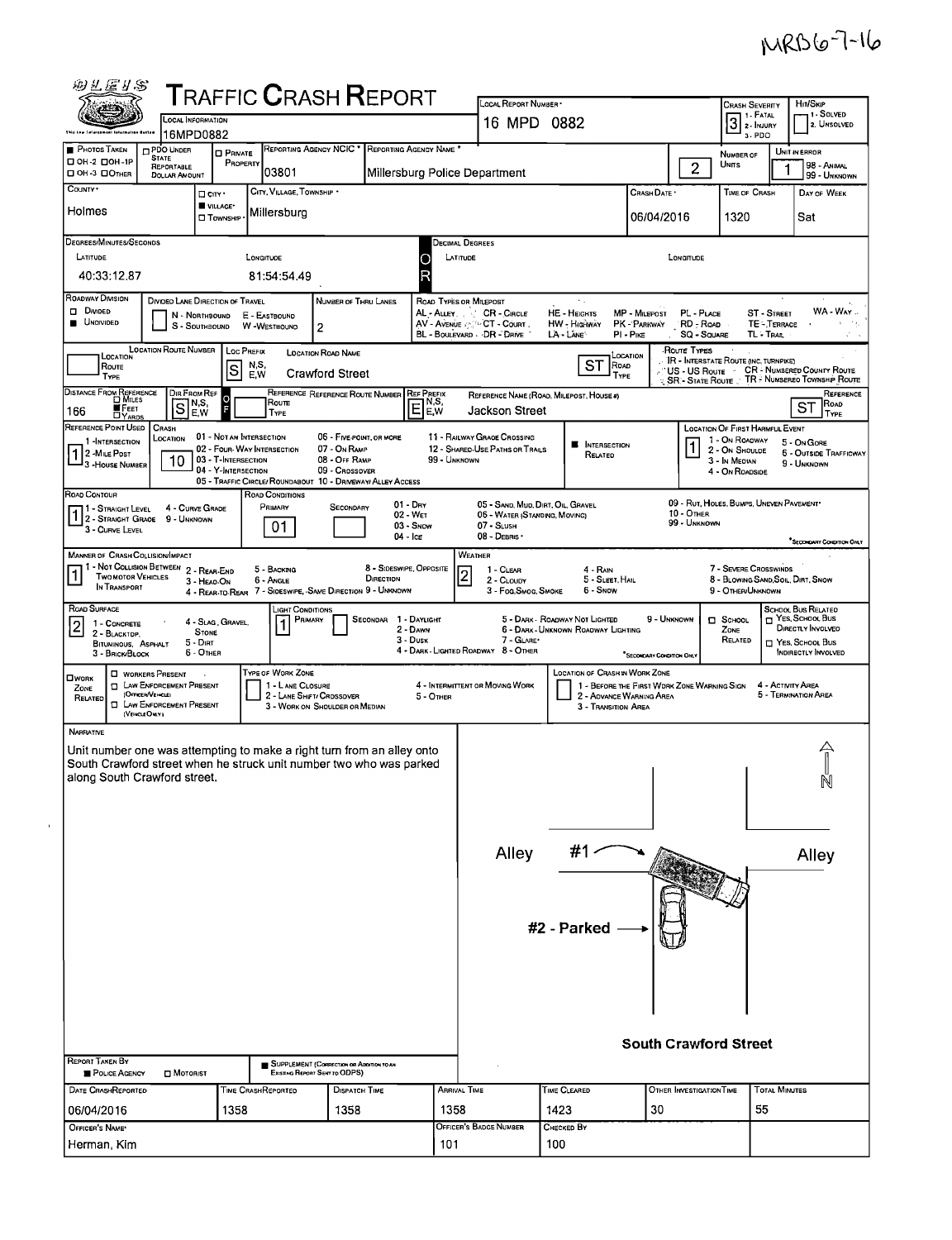|                                                              |                                                                                   |                                                                                                            |                                                                   |                                                                                                                              |                                  |                                                                                            |                                             | LOCAL REPORT NUMBER                                                              | 16 MPD 0882                                                                                                       |                                                                                                                                                                                                                     |  |  |  |  |  |
|--------------------------------------------------------------|-----------------------------------------------------------------------------------|------------------------------------------------------------------------------------------------------------|-------------------------------------------------------------------|------------------------------------------------------------------------------------------------------------------------------|----------------------------------|--------------------------------------------------------------------------------------------|---------------------------------------------|----------------------------------------------------------------------------------|-------------------------------------------------------------------------------------------------------------------|---------------------------------------------------------------------------------------------------------------------------------------------------------------------------------------------------------------------|--|--|--|--|--|
| UNIT NUMBER                                                  |                                                                                   | OWNER NAME: LAST, FIRST, MIDDLE ( C SAME AS DRIVER )                                                       |                                                                   |                                                                                                                              |                                  |                                                                                            | <b>OWNER PHONE NUMBER</b>                   |                                                                                  | <b>DAMAGE SCALE</b>                                                                                               | <b>DAMAGE AREA</b>                                                                                                                                                                                                  |  |  |  |  |  |
| 1                                                            | U-Haul Co Of Arizona, ,                                                           |                                                                                                            |                                                                   |                                                                                                                              |                                  |                                                                                            | 330-674-0361                                |                                                                                  | $\overline{2}$                                                                                                    | FRONT                                                                                                                                                                                                               |  |  |  |  |  |
| OWNER ADDRESS: CITY, STATE, ZIP                              |                                                                                   | <b>CISAME AS DRIVER</b> )                                                                                  |                                                                   |                                                                                                                              |                                  |                                                                                            |                                             |                                                                                  | 1 - None                                                                                                          | ם<br>o                                                                                                                                                                                                              |  |  |  |  |  |
|                                                              | PO Box 21508, Phoenix, AZ, 21508                                                  |                                                                                                            |                                                                   |                                                                                                                              |                                  |                                                                                            |                                             |                                                                                  |                                                                                                                   |                                                                                                                                                                                                                     |  |  |  |  |  |
|                                                              | LP STATE LICENSE PLATE NUMBER                                                     |                                                                                                            |                                                                   | <b>VEHICLE IDENTIFICATION NUMBER</b>                                                                                         |                                  |                                                                                            |                                             | # Occupants                                                                      | 2 - Minor                                                                                                         |                                                                                                                                                                                                                     |  |  |  |  |  |
| AZ<br><b>VEHICLE YEAR</b>                                    | AD63696                                                                           |                                                                                                            |                                                                   | 1GDG5C1G58F902211                                                                                                            |                                  |                                                                                            | VEHICLE COLOR                               |                                                                                  | 3 - FUNCTIONAL                                                                                                    | O<br>е                                                                                                                                                                                                              |  |  |  |  |  |
| 2008                                                         | <b>VEHICLE MAKE</b><br>GMC                                                        |                                                                                                            |                                                                   | <b>VEHICLE MODEL</b><br>Other                                                                                                |                                  | WHI                                                                                        |                                             | 4 - DISABLING                                                                    |                                                                                                                   |                                                                                                                                                                                                                     |  |  |  |  |  |
| <b>INSURANCE COMPANY</b><br>$D$ Proof or<br><b>INSURANCE</b> |                                                                                   |                                                                                                            |                                                                   | POLICY NUMBER<br>Towep By                                                                                                    |                                  |                                                                                            |                                             |                                                                                  | 9 - UNKNOWN                                                                                                       | Π,<br>o<br>O                                                                                                                                                                                                        |  |  |  |  |  |
| SHOWN                                                        | RetWest                                                                           |                                                                                                            | <b>RFSI-16</b>                                                    |                                                                                                                              |                                  |                                                                                            |                                             |                                                                                  |                                                                                                                   |                                                                                                                                                                                                                     |  |  |  |  |  |
|                                                              | CARRIER NAME, ADDRESS, CITY, STATE, ZIP                                           |                                                                                                            |                                                                   |                                                                                                                              |                                  |                                                                                            |                                             |                                                                                  |                                                                                                                   | <b>CARRIER PHONE</b>                                                                                                                                                                                                |  |  |  |  |  |
| US DOT                                                       |                                                                                   | VEHICLE WEIGHT GVWR/GCWR                                                                                   | CARGO BODY TYPE                                                   | 01 - No CARGO BODY TYPE/NOT APPLICABL 09 - PDLE                                                                              |                                  |                                                                                            |                                             | Trafficway Description<br>1 - Two-Way, Not Divided<br>1 2 - Two-Way, Not Divided |                                                                                                                   |                                                                                                                                                                                                                     |  |  |  |  |  |
| HM PLACARD ID NO.                                            |                                                                                   | 1 - LESS THAN OR EQUAL TO 10K LBS<br>2 - 10,001 to 26,000x Las<br>3 - MORE THAN 26,000K LBS.               |                                                                   | 02 - Bus/VAN (9-15 SEATS, ING DRIVER) 10 - CARGO TANK<br>03 - Bus (16+ SEATS, INC DRAVER)                                    |                                  | 11 - FLAT BED                                                                              |                                             |                                                                                  |                                                                                                                   | 2 - T WO-WAY, NOT DIVIDED, CONTINUOUS LEFT TURN LANE                                                                                                                                                                |  |  |  |  |  |
|                                                              |                                                                                   |                                                                                                            |                                                                   | 04 - VEHICLE TOWING ANOTHER VEHICLE<br>05 - Logging                                                                          |                                  | 12 - Duse<br>13 - CONCRETE MIXER                                                           |                                             |                                                                                  | 3 - Two-WAY, DIVIDED, UNPROTECTED (PAINTED OR GRASS >4FT.) MEDIA<br>4 - Two-Way, Divideo, Positive Median Barrier |                                                                                                                                                                                                                     |  |  |  |  |  |
|                                                              | <b>HM CLASS</b><br><b>IT RELATED</b><br><b>NUMBER</b>                             | <b>HAZAROOUS MATERIAL</b>                                                                                  |                                                                   | 06 - INTERMODAL CONTAINER CHASIS<br>07 - CARGO VAN/ENCLOSEO BOX<br>08 - GRAIN, CHIPS, GRAVEL                                 |                                  | 14 - AUTO TRANSPORTER<br>15 - GARBAGE / REFUSE<br>99 - OTHER/UNKNOWN                       |                                             | 5 - ONE-WAY TRAFFICWAY<br>CI Hit / Skip UNIT                                     |                                                                                                                   |                                                                                                                                                                                                                     |  |  |  |  |  |
|                                                              | NON-MOTORIST LOCATION PRIOR TO IMPACT                                             | TYPE OF USE                                                                                                | UNIT TYPE                                                         |                                                                                                                              |                                  |                                                                                            |                                             |                                                                                  |                                                                                                                   |                                                                                                                                                                                                                     |  |  |  |  |  |
|                                                              | 01 - INTERSECTION - MARKED CROSSWAL<br>02 - INTERSECTION NO CROSSWALK             | $\mathbf{1}$                                                                                               | 13                                                                | 01 - Sua Compact                                                                                                             |                                  |                                                                                            |                                             |                                                                                  |                                                                                                                   | PASSENGER VEHICLES (LESS THAN 9 PASSENGERS MED/HEAVY TRUCKS OR COMSO UNITS > 10K LBS BUS/VAV/LIMO(9 OR MORE INCLUDING DRIVER)<br>13 - SINGLE UNIT TRUCK OR VAN ZAXLE, 6 TIRES 21 - BUS/VAN (9-15 SEATS, INC DRIVER) |  |  |  |  |  |
|                                                              | 03 - INTERSECTION OTHER<br>04 - MIDBLOCK - MARKED CROSSWALK                       | 1 - PERSONAL<br>2 - COMMERCIAL                                                                             |                                                                   | 02 - COMPACT<br>99 - UNKNOWN 03 - MIO SIZE                                                                                   |                                  |                                                                                            |                                             | 14 - SINGLE UNIT TRUCK; 3+ AXLES<br>15 - SINGLE UNIT TRUCK / TRAILER             | <b>Non-Moториат</b>                                                                                               | 22 - BUS (16+ SEATS, INC DRIVER)                                                                                                                                                                                    |  |  |  |  |  |
|                                                              | 05 - TRAVEL LANE - O THER LOCATION<br>06 - BICYCLE LANE<br>07 - SHOULDER/ROADSIDE | 3 - GOVERNMENT                                                                                             | or Hit/Skip                                                       | 04 FULL SIZE<br>05 - MINIVAN                                                                                                 |                                  |                                                                                            | 17 - TRACTOR/SEMI-TRAILER                   | 16 - TRUCK/TRACTOR (BOBTAIL)                                                     | 23 - ANIMAL WITH RIDER<br>24 - ANIMAL WITH BUGGY, WAGON, SURREY                                                   |                                                                                                                                                                                                                     |  |  |  |  |  |
|                                                              | 08 - SIDEWALK<br>09 - MEDIAN CROSSING ISLAND                                      |                                                                                                            |                                                                   | 06 - SPORT UTILITY VEHICLE<br>07 - PICKUP                                                                                    |                                  |                                                                                            | 18 - TRACTOR/DOUBLE<br>19 - TRACTOR/TRIPLES | 25 - BICYCLE/PEDACYCLIST<br>26 - PEDESTRIAN/SKATER                               |                                                                                                                   |                                                                                                                                                                                                                     |  |  |  |  |  |
|                                                              | 10 - DRIVE WAY ACCESS<br>11 - SHARED-USE PATH OR TRAS                             | <b>DIN EMERGENCY</b><br>RESPONSE                                                                           |                                                                   | 08 - VAN<br>09 - MOTORCYCLE<br>10 - MOTORIZED BICYCLE                                                                        |                                  |                                                                                            |                                             | 20 - OTHER MEO/HEAVY VEHICLE                                                     |                                                                                                                   | 27 - OTHER NON-MOTORIST                                                                                                                                                                                             |  |  |  |  |  |
|                                                              | 12 - NON-TRAFFICWAY AREA<br>99 - OTHER/UNKNOWN                                    |                                                                                                            |                                                                   | 11 - SNOWMOBILE/ATV<br>12 - OTHER PASSENGER VEHICLE                                                                          |                                  |                                                                                            |                                             | HAS HM PLACARD                                                                   |                                                                                                                   |                                                                                                                                                                                                                     |  |  |  |  |  |
| <b>SPECIAL FUNCTION 01 - NONE</b>                            | 02 - Taxi                                                                         | 09 - AMBULANCE<br>$10 - F_{IRE}$                                                                           |                                                                   | 17 - FARM VEHICLE<br>18 - FARM EQUIPMENT                                                                                     | <b>MOST DAMAGED AREA</b>         | $01 - None$                                                                                |                                             | 08 - LEFT SIDE                                                                   | 99 - UNKNOWN                                                                                                      | Action                                                                                                                                                                                                              |  |  |  |  |  |
| 01                                                           | 03 - RENTAL TRUCK (OVER 10KLBS)                                                   | 11 - HIGHWAY/MAINTENANCE<br>04 - Bus - School (Public or Private) 12 - Military                            |                                                                   | 19 - Мотовноме<br>20 - GOLF CART                                                                                             | 04                               | 02 - CENTER FRONT<br>03 - Right Front                                                      |                                             | 09 - LEFT FRONT<br>10 - Top and Windows                                          |                                                                                                                   | 1 - Non Contact<br>$\overline{3}$<br>2 - Non-Collision<br>$3 -$ Striking                                                                                                                                            |  |  |  |  |  |
|                                                              | 05 - Bus Transit<br>06 - Bus. Charter                                             | 13 - Pouce<br>14 - Pualic Utility                                                                          |                                                                   | $21 -$ TRAN<br>22 - OTHER (EXPLAN IN NARRATIVE)                                                                              |                                  | MPACT ARE 04 - RIGHT SIDE<br>05 - RIGHT REAR                                               |                                             | 11 - UNDERCARRIAGE<br>12 - LOAO/TRAILER                                          |                                                                                                                   | 4 - STRUCK<br>5 - STRIKING/STRUCK                                                                                                                                                                                   |  |  |  |  |  |
|                                                              | 07 - Bus - SHUTTLE<br>08 - Bus - OTHER                                            | 15 - OTHER GOVERNMENT<br>16 - CONSTRUCTION EQIP.                                                           |                                                                   |                                                                                                                              | 04                               | 06 - REAR CENTER<br>07 - LEFT REAR                                                         |                                             | 13 - TOTAL (ALL AREAS)<br>14 - Other                                             |                                                                                                                   | 9 - UNKNOWN                                                                                                                                                                                                         |  |  |  |  |  |
| PRE-CRASH ACTIONS                                            | MOTORIST                                                                          |                                                                                                            |                                                                   |                                                                                                                              |                                  | NON-MOTORIST                                                                               |                                             |                                                                                  |                                                                                                                   |                                                                                                                                                                                                                     |  |  |  |  |  |
| 05                                                           | 01 - STRAIGHT AHEAD                                                               | 07 - MAKING U-TURN                                                                                         |                                                                   | 13 - Negotiating a Curve                                                                                                     |                                  |                                                                                            |                                             | 15 - ENTERING OR CROSSING SPECIFIED LOCATIO                                      |                                                                                                                   | 21 - OTHER NON-MOTORIST ACTION                                                                                                                                                                                      |  |  |  |  |  |
| 99 - UNKNOWN                                                 | 02 - BACKING<br>03 - CHANGING LANES<br>04 - OVERTAKING/PASSING                    | 08 - ENTERING TRAFFIC LANE<br>09 - LEAVING TRAFFIC LANE<br>10 - PARKEO                                     | 14 - OTHER MOTORIST ACTIO<br>17 - WORKING<br>18 - PUSHING VEHICLE |                                                                                                                              |                                  |                                                                                            |                                             | 16 - WALKING, RUNNING, JOGGING, PLAYING, CYCLING                                 |                                                                                                                   |                                                                                                                                                                                                                     |  |  |  |  |  |
|                                                              | 05 - MAKING RIGHT TURN<br>06 - MAKING LEFT TURN                                   | 11 - SLOWING OR STOPPED IN TRAFFIC<br>12 - DRIVERLESS                                                      |                                                                   |                                                                                                                              |                                  | 20 - Standing                                                                              |                                             | 19 - APPROACHING OR LEAVING VEHICLE                                              |                                                                                                                   |                                                                                                                                                                                                                     |  |  |  |  |  |
| <b>CONTRIBUTING CIRCUMSTANCE</b>                             |                                                                                   |                                                                                                            |                                                                   |                                                                                                                              |                                  |                                                                                            |                                             |                                                                                  | VEHICLE DEFECTS                                                                                                   |                                                                                                                                                                                                                     |  |  |  |  |  |
| PRIMARY<br>17                                                | <b>MOTORIST</b><br>01 - Nome                                                      |                                                                                                            | 11 - IMPROPER BACKING                                             |                                                                                                                              | NON-MOTORIST<br>22 - NONE        |                                                                                            |                                             |                                                                                  |                                                                                                                   | 01 - TURN SIGNALS<br>02 - HEAD LAMPS                                                                                                                                                                                |  |  |  |  |  |
|                                                              | 02 - FAILURE TO YIELD<br>03 - RAN REO LIGHT<br>04 - RAN STOP SIGN                 |                                                                                                            |                                                                   | 12 - IMPROPER START FROM PARKEO POSITION<br>13 - STOPPED OR PARKED LLEGALLY<br>14 - OPERATING VEHICLE IN NEGLIGENT MANNER    |                                  | 23 - IMPROPER CROSSING<br>24 - DARTING<br>25 - LYING ANDIOR ILLEGALLY IN ROADWAY           |                                             |                                                                                  |                                                                                                                   | 03 - TAIL LAMPS<br>$04 - B_{RAKES}$                                                                                                                                                                                 |  |  |  |  |  |
| SECONOARY                                                    | 05 - Exceeded Speed Laar<br>06 - Unsafe Speed                                     |                                                                                                            | 16 - WRONG SIDE/WRONG WAY                                         | 15 - Swering to Avoid (Due to External Conditions)                                                                           |                                  | 26 - FALURE TO YIELD RIGHT OF WAY<br>27 - Not Visible (DARK CLOTHING)                      |                                             |                                                                                  |                                                                                                                   | 05 - STEERING<br>06 - TIRE BLOWOUT<br>07 - WORN OR SLICK TIRES                                                                                                                                                      |  |  |  |  |  |
|                                                              | 07 - IMPROPER TURN<br>08 - LEFT OF CENTER                                         |                                                                                                            | 17 - FALURE TO CONTROL<br>18 - VISION OBSTRUCTION                 |                                                                                                                              |                                  | 28 - INATTENTIVE<br>29 - FAILURE TO OBEY TRAFFIC SIGNS                                     |                                             |                                                                                  |                                                                                                                   | 08 - TRALER EQUIPMENT DEFECTIVE<br>09 - MOTOR TROUBLE                                                                                                                                                               |  |  |  |  |  |
| 99 - UNKNOWN                                                 | 09 - FOLLOWED TOO CLOSELY/ACDA<br>10 - IMPROPER LANE CHANGE                       |                                                                                                            |                                                                   | 19 - OPERATING DEFECTIVE EQUIPMENT<br>/SIGNALS/OFFICER<br>20 - LOAD SHIFTING/FALLING/SPILLING<br>30 - WRONG SIDE OF THE ROAD |                                  |                                                                                            |                                             |                                                                                  | 10 - DISABLEO FROM PRIOR ACCIDENT<br>11 - OTHER DEFECTS                                                           |                                                                                                                                                                                                                     |  |  |  |  |  |
|                                                              | <b>(PASSING/OFF ROAD)</b>                                                         |                                                                                                            | 21 - OTHER IMPROPER ACTION                                        |                                                                                                                              |                                  | 31 - OTHER NON-MOTORIST ACTION                                                             |                                             |                                                                                  |                                                                                                                   |                                                                                                                                                                                                                     |  |  |  |  |  |
| <b>SEQUENCE OF EVENTS</b><br>2<br>21                         | з                                                                                 | 5<br>6                                                                                                     |                                                                   | <b>NON-COLLISION EVENTS</b><br>01 - OVERTURN/ROLLOVER                                                                        |                                  | 06 - EQUIPMENT FAILURE                                                                     |                                             |                                                                                  | 10 - Cross Median                                                                                                 |                                                                                                                                                                                                                     |  |  |  |  |  |
| Finst<br>HARMFUL <sup>1</sup>                                | Mest                                                                              | 99 - Unknown                                                                                               |                                                                   | 02 - FIRE/EXPLOSION<br>03 - IMMERSION                                                                                        |                                  | 07 - Separation of Units<br>08 - RAN OFF ROAD RIGHT                                        | (BLOWN TIRE, BRAKE FARURE, ETC)             |                                                                                  | 11 - Cross Center Line<br>OPPOSITE DIRECTION OF TRAVEL                                                            |                                                                                                                                                                                                                     |  |  |  |  |  |
| Event                                                        | <b>HARMFUL</b><br>EVENT                                                           |                                                                                                            |                                                                   | 04 - JACKKNIFE<br>05 - CARGO/EOUIPMENT LOSS OR SHIFT 09 - RAN OFF ROAD LEFT                                                  |                                  |                                                                                            |                                             |                                                                                  | 12 - DOWNHEL RUNAWAY<br>13 - OTHER NON-COLLISION                                                                  |                                                                                                                                                                                                                     |  |  |  |  |  |
|                                                              | COLLISION WITH PERSON, VEHICLE OR OBJECT NOT FIXED                                |                                                                                                            |                                                                   | COLLISION WITH FIXED. OBJECT<br>25 - IMPACT ATTENUATOR/CRASH CUSHIONS3 - MEDIAN CABLE BARRIER                                |                                  |                                                                                            |                                             |                                                                                  | 41 - OTHER POST, POLE                                                                                             | 48 - TREE                                                                                                                                                                                                           |  |  |  |  |  |
| 14 - PEDESTRIAN<br>15 - PEDALCYCLE                           |                                                                                   | 21 - PARKED MOTOR VEHICLE<br>22 - WORK ZONE MAINTENANCE EQUIPMENT<br>23 - STRUCK BY FALLING, SHETING CARGO |                                                                   | 26 - BRIDGE OVERHEAD STRUCTURE<br>27 - BRIDGE PIER OR ABUTMENT<br>28 - BROGE PARAPET                                         |                                  | 34 - MEDIAN GUARDRAIL BARRIER<br>35 - MEQUAN CONCRETE BARRIER<br>36 - MEDIAN OTHER BARRIER |                                             | 43 - Cuns                                                                        | OR SUPPORT<br>42 - CULVERT                                                                                        | 49 - FIRE HYDRANT<br>50 - WORK ZONE MAINTENANCE<br>EQUIPMENT                                                                                                                                                        |  |  |  |  |  |
| 17 - ANIMAL - FARM<br>18 - Animal - Deer                     | 16 - RAILWAY VEHICLE (TRAN. ENGINE)                                               | OR ANYTHING SET IN MOTION BY A<br>MOTOR VEHICLE                                                            |                                                                   | 29 - BRIDGE RAIL<br>30 - GUARDRAIL FACE                                                                                      |                                  | 37 - TRAFFIC SIGN POST<br>38 - Overhead Sign Post                                          |                                             | 44 - Опсн                                                                        | 45 - Емвалкмент                                                                                                   | 51 - WALL, BUILONG, TUNNEL<br>52 - OTHER FIXED OBJECT                                                                                                                                                               |  |  |  |  |  |
| 19 - ANIMAL-OTHER                                            | 20 - MOTOR VEHICLE IN TRANSPORT                                                   | 24 - OTHER MOVABLE OBJECT                                                                                  |                                                                   | 31 - GUARDRAILEND<br>32 - PORTABLE BARRIER                                                                                   |                                  | 39 - LIGHT/LUMINARIES SUPPORT<br>40 - UTILITY POLE                                         |                                             | 46 - FENCE                                                                       | 47 - MAILBOX                                                                                                      |                                                                                                                                                                                                                     |  |  |  |  |  |
| UNIT SPEED                                                   | Posteo Speeo                                                                      | TRAFFIC CONTROL                                                                                            |                                                                   |                                                                                                                              |                                  |                                                                                            |                                             | UNIT DIRECTION                                                                   | 1 - North                                                                                                         | 9 - Unknown<br>5 - Northeast                                                                                                                                                                                        |  |  |  |  |  |
| 3                                                            | 25                                                                                | 01 - No CONTROLS<br>01<br>02 - S rop Stew                                                                  |                                                                   | 07 - RAILROAD CROSSBUCKS<br>08 - RAILROAD FLASHERS                                                                           |                                  | 13 - CROSSWALK LINES<br>14 - WALK/DON'T WALK                                               | FROM                                        | To                                                                               | 2 - South<br>$3 - E$ AST                                                                                          | 6 - NORTHWEST<br>7 - SOUTHEAST                                                                                                                                                                                      |  |  |  |  |  |
| $\square$ States                                             |                                                                                   | 03 - Yield Sign<br>04 - TRAFFIC SIGNAL                                                                     |                                                                   | 09 - RAILROAD GATES<br>10 - Costruction Barricade                                                                            | 15 - O THER<br>16 - Not Reported |                                                                                            |                                             |                                                                                  | 4 - West                                                                                                          | 8 - Southwest                                                                                                                                                                                                       |  |  |  |  |  |
| <b>ESTIMATED</b>                                             |                                                                                   | 05 - TRAFFIC FLASHERS<br>06 - SCHOOL ZONE                                                                  |                                                                   | 11 - PERSON (FLAGGER, OFFICER<br>12 - PAVEMENT MARKINGS                                                                      |                                  |                                                                                            |                                             |                                                                                  |                                                                                                                   |                                                                                                                                                                                                                     |  |  |  |  |  |

 $\frac{1}{2}$  ,  $\frac{1}{2}$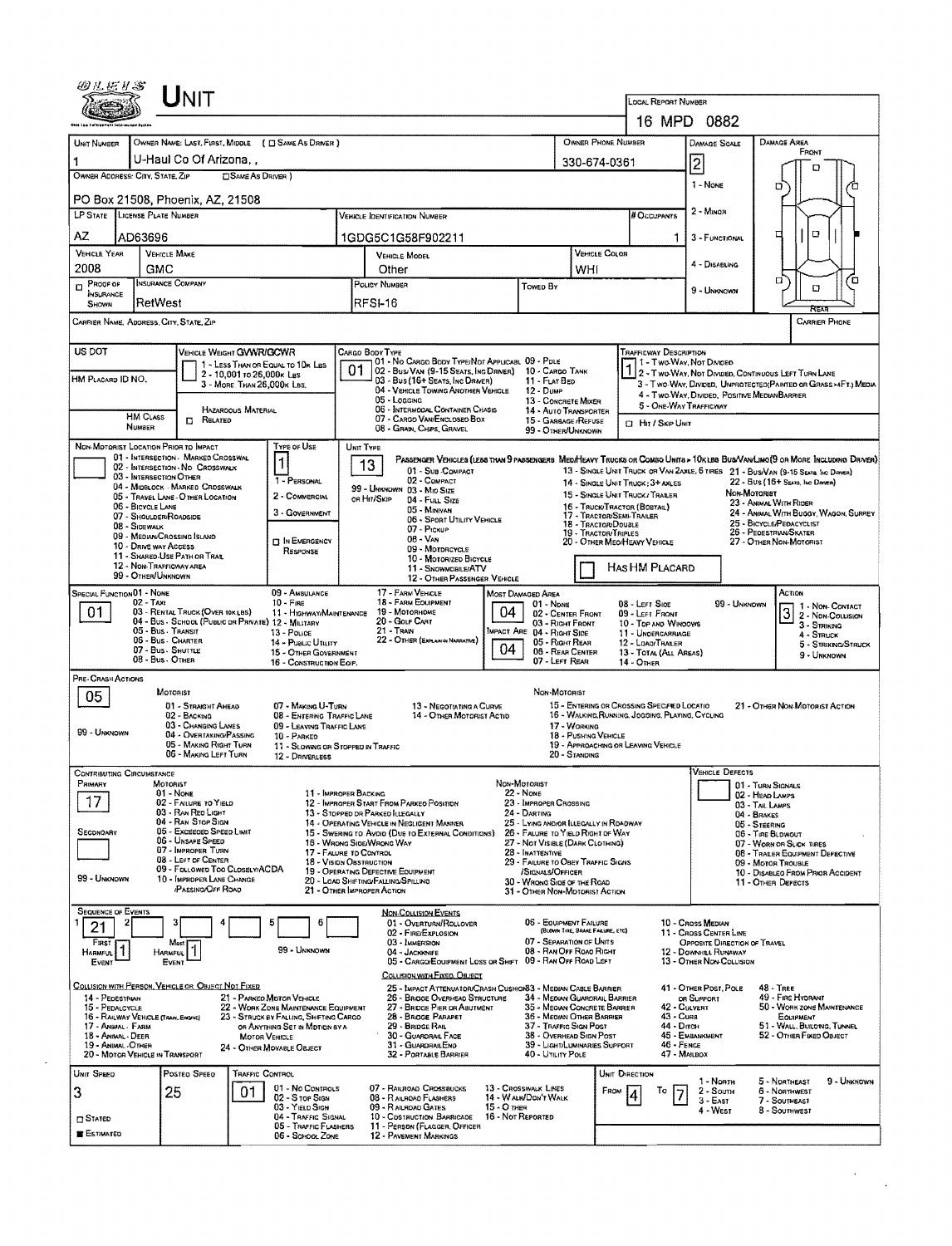|                                          | ${\sf UnIT}$                                                                                     |                                                                                                             |                                                           |                                                                                                              |                                                                                                                             |                                       |                                                                                                                                                                     |                                                                                                                          |                                                                                |                                                        |                                                                                                                                                                                                                    |  |  |  |
|------------------------------------------|--------------------------------------------------------------------------------------------------|-------------------------------------------------------------------------------------------------------------|-----------------------------------------------------------|--------------------------------------------------------------------------------------------------------------|-----------------------------------------------------------------------------------------------------------------------------|---------------------------------------|---------------------------------------------------------------------------------------------------------------------------------------------------------------------|--------------------------------------------------------------------------------------------------------------------------|--------------------------------------------------------------------------------|--------------------------------------------------------|--------------------------------------------------------------------------------------------------------------------------------------------------------------------------------------------------------------------|--|--|--|
|                                          |                                                                                                  |                                                                                                             |                                                           | LOCAL REPORT NUMBER                                                                                          |                                                                                                                             |                                       |                                                                                                                                                                     |                                                                                                                          |                                                                                |                                                        |                                                                                                                                                                                                                    |  |  |  |
|                                          |                                                                                                  |                                                                                                             |                                                           |                                                                                                              |                                                                                                                             |                                       |                                                                                                                                                                     |                                                                                                                          | 16 MPD 0882                                                                    |                                                        |                                                                                                                                                                                                                    |  |  |  |
| UNIT NUMBER                              | OWNER NAME: LAST, FIRST, MIDDLE ( C SAME AS DRIVER )<br>Weaver, Ada, M                           |                                                                                                             |                                                           |                                                                                                              |                                                                                                                             | OWNER PHONE NUMBER                    |                                                                                                                                                                     | <b>DAMAGE SCALE</b>                                                                                                      |                                                                                | <b>DAMAGE AREA</b><br>FRONT                            |                                                                                                                                                                                                                    |  |  |  |
| 2<br>OWNER ADDRESS: CITY, STATE, ZIP     |                                                                                                  | <b>CONNE AS DRIVER</b>                                                                                      |                                                           |                                                                                                              |                                                                                                                             |                                       | $\overline{c}$<br>330-674-9159<br>n                                                                                                                                 |                                                                                                                          |                                                                                |                                                        |                                                                                                                                                                                                                    |  |  |  |
|                                          | 56 S Crawford Street, Millersburg, OH, 44654                                                     |                                                                                                             |                                                           |                                                                                                              |                                                                                                                             |                                       |                                                                                                                                                                     |                                                                                                                          | 1 - NONE                                                                       |                                                        | ▫                                                                                                                                                                                                                  |  |  |  |
|                                          | LP STATE LICENSE PLATE NUMBER                                                                    |                                                                                                             | Vehicle (dentification Number                             |                                                                                                              | 2 - MINOR<br><b>H</b> Occupants                                                                                             |                                       |                                                                                                                                                                     |                                                                                                                          |                                                                                |                                                        |                                                                                                                                                                                                                    |  |  |  |
| он                                       | CCY9502                                                                                          |                                                                                                             | 4T1BF28K2YU956315                                         |                                                                                                              |                                                                                                                             |                                       |                                                                                                                                                                     | o                                                                                                                        | 3 - FUNCTIONAL                                                                 |                                                        | O<br>□                                                                                                                                                                                                             |  |  |  |
| <b>VEHICLE YEAR</b>                      | <b>VEHICLE MAKE</b>                                                                              |                                                                                                             |                                                           | <b>VEHICLE MODEL</b>                                                                                         |                                                                                                                             | VEHICLE COLOR                         |                                                                                                                                                                     | 4 - DISABLING                                                                                                            |                                                                                |                                                        |                                                                                                                                                                                                                    |  |  |  |
| 2000<br>PROOF OF                         | Tovota<br><b>INSURANCE COMPANY</b>                                                               |                                                                                                             |                                                           | Camry<br>POLICY NUMBER                                                                                       | Toweo By                                                                                                                    | DGR                                   |                                                                                                                                                                     |                                                                                                                          |                                                                                | Έ                                                      |                                                                                                                                                                                                                    |  |  |  |
| <b>INSURANCE</b><br><b>SHOWN</b>         | Western Reserve                                                                                  |                                                                                                             |                                                           | WPV3400811870-1                                                                                              |                                                                                                                             |                                       | $\Box$<br>9 - UNKNOWN                                                                                                                                               |                                                                                                                          |                                                                                |                                                        |                                                                                                                                                                                                                    |  |  |  |
|                                          | CARRIER NAME, ADDRESS, CITY, STATE, ZIP                                                          |                                                                                                             |                                                           |                                                                                                              |                                                                                                                             |                                       |                                                                                                                                                                     | REAR<br><b>CARRIER PHONE</b>                                                                                             |                                                                                |                                                        |                                                                                                                                                                                                                    |  |  |  |
| US DOT                                   |                                                                                                  |                                                                                                             |                                                           |                                                                                                              |                                                                                                                             |                                       |                                                                                                                                                                     |                                                                                                                          |                                                                                |                                                        |                                                                                                                                                                                                                    |  |  |  |
|                                          | <b>VEHICLE WEIGHT GVWR/GCWR</b>                                                                  | 1 - LESS THAN OR EQUAL TO 10K LBS                                                                           | 01                                                        | CARGO BODY TYPE<br>01 - No Cargo Body Type/Not Applicabl 09 - Pole<br>02 - Bus/ Van (9-15 Seats, Inc Driver) |                                                                                                                             | 10 - CARGO TANK                       |                                                                                                                                                                     | <b>TRAFFICWAY DESCRIPTION</b><br>1 - Two-Way, Not Divideo                                                                |                                                                                |                                                        |                                                                                                                                                                                                                    |  |  |  |
| HM PLACARD ID NO.                        | 2 - 10,001 to 26,000 k Las<br>3 - MORE THAN 26,000K LBS.                                         |                                                                                                             |                                                           | 03 - Bus (16+ Seats, Inc Driver)<br>04 - VEHICLE TOWING ANOTHER VEHICLE                                      |                                                                                                                             | 11 - FLAT BEO<br>12 - Dune            |                                                                                                                                                                     |                                                                                                                          |                                                                                |                                                        | 1 2 - Two-Way, Not Divided, Continuous Left Turn Lane<br>3 - Two-Way, Divided, Unprotected (Painted or Grass >4FT.) Media                                                                                          |  |  |  |
|                                          | <b>HAZARDOUS MATERIAL</b>                                                                        |                                                                                                             |                                                           | 05 - Locging<br>06 - INTERMOOAL CONTAINER CHASIS                                                             |                                                                                                                             | 13 - CONCRETE MIXER                   | 14 - AUTO TRANSPORTER                                                                                                                                               |                                                                                                                          | 4 - Two-WAY, DIVIDED, POSITIVE MEDIAN BARRIER<br>5 - ONE-WAY TRAFFICWAY        |                                                        |                                                                                                                                                                                                                    |  |  |  |
|                                          | <b>HM CLASS</b><br>RELATEO<br><b>NUMBER</b>                                                      |                                                                                                             |                                                           | 07 - CARGO VAN/ENCLOSED BOX<br>08 - Grain, Chips, Gravel                                                     |                                                                                                                             | 99 - OTHER/UNKNOWN                    | 15 - GARBAGE / REFUSE                                                                                                                                               | <b>D</b> Hit / Skip UNIT                                                                                                 |                                                                                |                                                        |                                                                                                                                                                                                                    |  |  |  |
|                                          | NON-MOTORIST LOCATION PRIDR TO IMPACT                                                            | TYPE OF USE                                                                                                 | UNIT TYPE                                                 |                                                                                                              |                                                                                                                             |                                       |                                                                                                                                                                     |                                                                                                                          |                                                                                |                                                        |                                                                                                                                                                                                                    |  |  |  |
|                                          | 01 - INTERSECTION MARKED CROSSWAL<br>02 - INTERSECTION - NO CROSSWALK<br>03 - INTERSECTION OTHER |                                                                                                             |                                                           | 03<br>01 - Sub-COMPACT                                                                                       |                                                                                                                             |                                       |                                                                                                                                                                     |                                                                                                                          |                                                                                |                                                        | PASSENGER VEHICLES (LESS THAN 9 PASSENGERS MEDIHEAVY TRUCKS OR COMBO UNITS » 10K LES BUS/VAN/LIMO(9 OR MORE INCLUDING DRIVER)<br>13 - SINGLE UNIT TRUCK OR VAN ZAXLE, 6 TRES 21 - BUS/VAN (9-15 SEATS, INC DRIVER) |  |  |  |
|                                          | 04 - MIDBLOCK - MARKED CROSSWALK<br>05 - TRAVEL LANE - OTHER LOCATION                            | 1 - PERSONAL<br>2 - COMMERCIAL                                                                              | 02 - COMPACT<br>99 - UNKNOWN 03 - MID SIZE<br>OR HIT/SKIP |                                                                                                              |                                                                                                                             |                                       |                                                                                                                                                                     | 22 - Bus (16+ Seats, Inc Driver)<br>14 - SINGLE UNIT TRUCK: 3+ AXLES<br>NON-MOTORIST<br>15 - SINGLE UNIT TRUCK / TRAILER |                                                                                |                                                        |                                                                                                                                                                                                                    |  |  |  |
|                                          | 06 - BICYCLE LANE<br>07 - SHOULDER/ROADSIDE                                                      | 3 - GOVERNMENT                                                                                              |                                                           | 04 - Full Size<br>05 - MINIVAN<br>06 - SPORT UTILITY VEHICLE                                                 |                                                                                                                             |                                       | 23 - ANMAL WITH RIDER<br>16 - Твиск/Твастов (Вовтад)<br>24 - ANMAL WITH BUGGY, WAGON, SURREY<br>17 - TRACTOR/SEMI-TRAILER                                           |                                                                                                                          |                                                                                |                                                        |                                                                                                                                                                                                                    |  |  |  |
|                                          | 08 - SIDEWALK<br>09 - MEDIAN/CROSSING ISLAND                                                     | IN EMERGENCY                                                                                                |                                                           | 07 - Pickup<br>08 - Van                                                                                      |                                                                                                                             |                                       | 25 - BICYCLE/PEOACYCLIST<br>18 - Tractor/Double<br>26 - PEDESTRIAN/SKATER<br><b>19 - TRACTOR/TRIPLES</b><br>20 - OTHER MEDIHEAVY VEHICLE<br>27 - OTHER NON-MOTORIST |                                                                                                                          |                                                                                |                                                        |                                                                                                                                                                                                                    |  |  |  |
|                                          | 10 - DRIVE WAY ACCESS<br>11 - SHARED-USE PATH OR TRAIL                                           | RESPONSE                                                                                                    |                                                           | 09 - MOTORCYCLE<br>10 - MOTORIZED BICYCLE                                                                    |                                                                                                                             |                                       |                                                                                                                                                                     |                                                                                                                          |                                                                                |                                                        |                                                                                                                                                                                                                    |  |  |  |
|                                          | 12 - NON-TRAFFICWAY AREA<br>99 - OTHER/UNKNOWN                                                   |                                                                                                             |                                                           | 11 - SNOWMOBLE/ATV<br>12 - OTHER PASSENGER VEHICLE                                                           |                                                                                                                             | Has HM Placard                        |                                                                                                                                                                     |                                                                                                                          |                                                                                |                                                        |                                                                                                                                                                                                                    |  |  |  |
| SPECIAL FUNCTION 01 - NONE               | $02 - T_{AX}$                                                                                    | 09 - AMBULANCE<br>$10 -$ Fire                                                                               |                                                           | 17 - FARM VEHICLE<br>18 - FARM EQUIPMENT                                                                     | MOST DAMAGED AREA                                                                                                           | $01 - None$                           |                                                                                                                                                                     | 08 - LEFT SIDE                                                                                                           |                                                                                | 99 - UNKNOWN                                           | ACTION<br>1 - Non Contact                                                                                                                                                                                          |  |  |  |
| 01                                       | 03 - RENTAL TRUCK (OVER 10KLBS)<br>04 - Bus - School (Public or Private) 12 - Military           | 11 - HIGHWAY/MAINTENANCE                                                                                    |                                                           | 19 - Мотовноме<br>20 - Golf Cart                                                                             | 07                                                                                                                          | 02 - CENTER FRONT<br>03 - RIGHT FRONT |                                                                                                                                                                     | 09 - LEFT FRONT<br>10 - TOP AND WINDOWS                                                                                  |                                                                                |                                                        | 2 - NON-COLLISION<br>3 - Striking                                                                                                                                                                                  |  |  |  |
|                                          | 05 - Bus - Transit<br>06 - Bus - Charter<br>07 - Bus - SHUTTLE                                   | 13 - Pouce<br>14 - Public Utility                                                                           |                                                           | 21 - Train<br>22 - OTHER (EXPLAIN IN NARRATIVE)                                                              | IMPACT ARE 04 - RIGHT SIDE<br>07                                                                                            |                                       | 11 - UNDERCARRIAGE<br>4 - STRUCK<br>05 - Right Rear<br>12 - LOAD/TRAILER<br>5 - STRIKING/STRUCK<br>06 - REAR CENTER<br>13 - TOTAL (ALL AREAS)                       |                                                                                                                          |                                                                                |                                                        |                                                                                                                                                                                                                    |  |  |  |
|                                          | 08 - Bus - OTHER                                                                                 | 15 - OTHER GOVERNMENT<br>16 - CONSTRUCTION EQIP.                                                            | 07 - LEFT REAR                                            |                                                                                                              |                                                                                                                             |                                       |                                                                                                                                                                     | 14 - Отнев                                                                                                               |                                                                                |                                                        | 9 - UNKNOWN                                                                                                                                                                                                        |  |  |  |
| PRE-CRASH ACTIONS                        | <b>MOTORIST</b>                                                                                  |                                                                                                             |                                                           |                                                                                                              |                                                                                                                             | NON-MOTORIST                          |                                                                                                                                                                     |                                                                                                                          |                                                                                |                                                        |                                                                                                                                                                                                                    |  |  |  |
| 10                                       | 01 - STRAIGHT AHEAD<br>02 - BACKING                                                              | 07 - MAKING U-TURN<br>08 - ENTERING TRAFFIC LANE                                                            |                                                           | 13 - NEGOTIATING A CURVE<br>14 - OTHER MOTORIST ACTIO                                                        |                                                                                                                             |                                       |                                                                                                                                                                     | 15 - ENTERING OR CROSSING SPECIFIED LOCATIO<br>16 - WALKING, RUNNING, JOGGING, PLAYING, CYCLING                          |                                                                                |                                                        | 21 - OTHER NON-MOTORIST ACTION                                                                                                                                                                                     |  |  |  |
| 99 - UNKNOWN                             | 03 - CHANGING LANES<br>04 - OVERTAKING/PASSING                                                   | 09 - LEAVING TRAFFIC LANE<br>10 - PARKED                                                                    |                                                           |                                                                                                              |                                                                                                                             |                                       | 17 - WORKING<br>18 - PUSHING VEHICLE                                                                                                                                |                                                                                                                          |                                                                                |                                                        |                                                                                                                                                                                                                    |  |  |  |
|                                          | 05 - MAKING RIGHT TURN<br>06 - MAKING LEFT TURN                                                  | 11 - Slowing or Stopped in Traffic<br>12 - DRIVERLESS                                                       |                                                           |                                                                                                              |                                                                                                                             |                                       | 20 - STANDING                                                                                                                                                       | 19 - APPROACHING OR LEAVING VEHICLE                                                                                      |                                                                                |                                                        |                                                                                                                                                                                                                    |  |  |  |
| <b>CONTRIBUTING CIRCUMSTANCE</b>         |                                                                                                  |                                                                                                             |                                                           |                                                                                                              |                                                                                                                             |                                       |                                                                                                                                                                     |                                                                                                                          | <b>VEHICLE DEFECTS</b>                                                         |                                                        |                                                                                                                                                                                                                    |  |  |  |
| PRIMARY<br>01                            | MOTORIST<br>01 - NONE<br>02 - FAILURE TO YIELD                                                   |                                                                                                             | 11 - IMPROPER BACKING                                     | 12 - IMPROPER START FROM PARKEO POSITION                                                                     | NON-MOTORIST<br><b>22 - NONE</b>                                                                                            | 23 - IMPROPER CROSSING                |                                                                                                                                                                     |                                                                                                                          |                                                                                | 02 - HEAD LAMPS                                        | 01 - TURN SIGNALS                                                                                                                                                                                                  |  |  |  |
|                                          | 03 - RAN RED LIGHT<br>04 - RAN STOP SIGN                                                         |                                                                                                             |                                                           | 13 - Stopped or Parked Illegally<br>14 - OPERATING VEHICLE IN NEGLIGENT MANNER                               | 24 - DARTING                                                                                                                |                                       | 25 - LYING AND/OR LLEGALLY IN ROADWAY                                                                                                                               |                                                                                                                          |                                                                                | 03 - TAIL LAMPS<br>04 - BRAKES<br>05 - STEERING        |                                                                                                                                                                                                                    |  |  |  |
| <b>SECONDARY</b>                         | 05 - Exceepeo Speeo Limit<br>06 - UNSAFE SPEED                                                   |                                                                                                             |                                                           | 15 - SWERING TO AVOID (DUE TO EXTERNAL CONDITIONS)<br>16 - WRONG SIDE/WRONG WAY                              |                                                                                                                             |                                       | 26 - FALURE TO YIELD RIGHT OF WAY<br>27 - Not Visible (DARK CLOTHING)                                                                                               |                                                                                                                          |                                                                                |                                                        | 06 - TIRE BLOWOUT<br>07 - WORN OR SLICK TIRES                                                                                                                                                                      |  |  |  |
|                                          | 07 - IMPROPER TURN<br>08 - LEFT OF CENTER                                                        |                                                                                                             | 17 - FALURE TO CONTROL<br>18 - VISION OBSTRUCTION         |                                                                                                              | 28 - INATTENTIVE                                                                                                            |                                       | 29 - FAILURE TO OBEY TRAFFIC SIGNS                                                                                                                                  |                                                                                                                          | $\epsilon$                                                                     |                                                        | 08 - TRAILER EQUIPMENT DEFECTIVE<br>09 - MOTOR TROUBLE                                                                                                                                                             |  |  |  |
| 99 - UNKNOWN                             | 09 - FOLLOWED TOO CLOSELY/ACDA<br>10 - IMPROPER LANE CHANGE                                      |                                                                                                             |                                                           | 19 - OPERATING DEFECTIVE EQUIPMENT<br>20 - LOAD SHIFTING/FALLING/SPILLING                                    |                                                                                                                             | /SIGNALS/OFFICER                      | 30 - WRONG SIDE OF THE ROAD                                                                                                                                         |                                                                                                                          |                                                                                |                                                        | 10 - DISABLED FROM PRIOR ACCIDENT<br>11 - OTHER DEFECTS                                                                                                                                                            |  |  |  |
|                                          | Passing/Off Road                                                                                 |                                                                                                             |                                                           | 21 - OTHER IMPROPER ACTION                                                                                   |                                                                                                                             |                                       | 31 - OTHER NON-MOTORIST ACTION                                                                                                                                      |                                                                                                                          |                                                                                |                                                        |                                                                                                                                                                                                                    |  |  |  |
| <b>SEQUENCE OF EVENTS</b><br>20          | з<br>4                                                                                           | 5<br>6                                                                                                      |                                                           | <b>NON-COLLISION EVENTS</b><br>01 - OVERTURN/ROLLOVER                                                        |                                                                                                                             |                                       | 06 - EQUIPMENT FAILURE<br>(BLOWN TIRE, BRAKE FAILURE, ETC)                                                                                                          |                                                                                                                          | 10 - Cross Median                                                              |                                                        |                                                                                                                                                                                                                    |  |  |  |
| First                                    | Most                                                                                             | 99 - UNKNOWN                                                                                                |                                                           | 02 - FIRE/EXPLOSION<br>03 - IMMERSION<br>04 - JACKKNIFE                                                      |                                                                                                                             |                                       | 07 - SEPARATION OF UNITS<br>08 - RAN OFF ROAD RIGHT                                                                                                                 |                                                                                                                          | 11 - Cross CENTER LINE<br>OPPOSITE DIRECTION OF TRAVEL<br>12 - DDWNHLL RUNAWAY |                                                        |                                                                                                                                                                                                                    |  |  |  |
| <b>HARMFUL</b><br>EVENT                  | <b>HARMFUL</b><br>EVENT                                                                          |                                                                                                             |                                                           | 05 - CARGO/EQUIPMENT LOSS OR SHIFT                                                                           |                                                                                                                             |                                       | 09 - RAN OFF ROAD LEFT                                                                                                                                              |                                                                                                                          | 13 - OTHER NON-COLLISION                                                       |                                                        |                                                                                                                                                                                                                    |  |  |  |
|                                          | COLLISION WITH PERSON, VEHICLE OR OBJECT NOT FIXED                                               |                                                                                                             |                                                           | COLLISION WITH FIXED, OBJECT<br>25 - IMPACT ATTENUATOR/CRASH CUSHION33 - MEDIAN CABLE BARRIER                |                                                                                                                             |                                       |                                                                                                                                                                     |                                                                                                                          | 41 - OTHER POST, POLE                                                          |                                                        | 48 - TREE                                                                                                                                                                                                          |  |  |  |
| 14 - PEDESTRIAN<br>15 - PEDALCYCLE       | 16 - RAILWAY VEHICLE (TRAIN, ENGINE)                                                             | 21 - PARKED MOTOR VEHICLE<br>22 - WORK ZONE MAINTENANCE EQUIPMENT<br>23 - STRUCK BY FALLING, SHIFTING CARGO |                                                           | 26 - BRIDGE OVERHEAD STRUCTURE<br>27 - BRIDGE PIER OR ABUTMENT<br>28 - BRIDGE PARAPET                        |                                                                                                                             |                                       | 34 - Median Guardrall Barrier<br>35 - MEDIAN CONCRETE BARRIER                                                                                                       |                                                                                                                          | OR SUPPORT<br>42 - Culvert                                                     |                                                        | 49 - FIRE HYDRANT<br>50 - WORK ZONE MAINTENANCE<br>EQUIPMENT                                                                                                                                                       |  |  |  |
| 17 - ANIMAL - FARM<br>18 - ANIMAL - DEER |                                                                                                  | OR ANYTHING SET IN MOTION BY A<br>MOTOR VEHICLE                                                             |                                                           | 29 - BRIDGE RAIL<br><b>30 - GUARDRAIL FACE</b>                                                               | 36 - MEDIAN OTHER BARRIER<br>43 - Cuns<br>37 - TRAFFIC SIGN POST<br>44 - Опсн<br>38 - OVERHEAD SIGN POST<br>45 - EMBANKMENT |                                       |                                                                                                                                                                     |                                                                                                                          |                                                                                | 51 - WALL, BUILDING, TUNNEL<br>52 - OTHER FIXED OBJECT |                                                                                                                                                                                                                    |  |  |  |
| 19 - ANIMAL OTHER                        | 20 - MOTOR VEHICLE IN TRANSPORT                                                                  | 24 - OTHER MOVABLE OBJECT                                                                                   |                                                           | 31 - GUARDRAILEND<br>32 - PORTABLE BARRIER                                                                   |                                                                                                                             | 40 - UTILITY POLE                     | 39 - LIGHT/LUMINARIES SUPPORT                                                                                                                                       |                                                                                                                          | 46 - FENCE<br>47 - MAILBOX                                                     |                                                        |                                                                                                                                                                                                                    |  |  |  |
| UNIT SPEED                               | POSTED SPEED                                                                                     | TRAFFIC CONTROL                                                                                             |                                                           |                                                                                                              |                                                                                                                             |                                       |                                                                                                                                                                     | <b>UNIT DIRECTION</b>                                                                                                    | 1 - North                                                                      |                                                        | 9 - UNKNOWN<br>5 - Northeast                                                                                                                                                                                       |  |  |  |
| 0                                        | 25<br>01                                                                                         | 01 - No CONTROLS<br>02 - S TOP SIGN                                                                         |                                                           | 07 - RAILROAD CROSSBUCKS<br>08 - RAILRDAD FLASHERS                                                           | 13 - Crosswalk Lines<br>14 - WALK/DON'T WALK                                                                                |                                       | Frow                                                                                                                                                                | Т٥                                                                                                                       | $2 -$ South<br>$3 - East$                                                      |                                                        | 6 - Northwest<br>7 - Southeast                                                                                                                                                                                     |  |  |  |
| STATED                                   |                                                                                                  | 03 - YIELD SIGN<br>04 - TRAFFIC SIGNAL                                                                      |                                                           | 09 - RALROAD GATES<br>10 - Costruction Barricade                                                             | $15 - O$ THER<br>16 - Not Reported                                                                                          |                                       |                                                                                                                                                                     |                                                                                                                          | 4 - WEST                                                                       |                                                        | 8 - SOUTHWEST                                                                                                                                                                                                      |  |  |  |
| <b>D</b> ESTIMATED                       |                                                                                                  | 05 - TRAFFIC FLASHERS<br>06 - SCHOOL ZONE                                                                   |                                                           | 11 - PERSON (FLAGGER, OFFICER<br><b>12 - PAVEMENT MARKINGS</b>                                               |                                                                                                                             |                                       |                                                                                                                                                                     |                                                                                                                          |                                                                                |                                                        |                                                                                                                                                                                                                    |  |  |  |